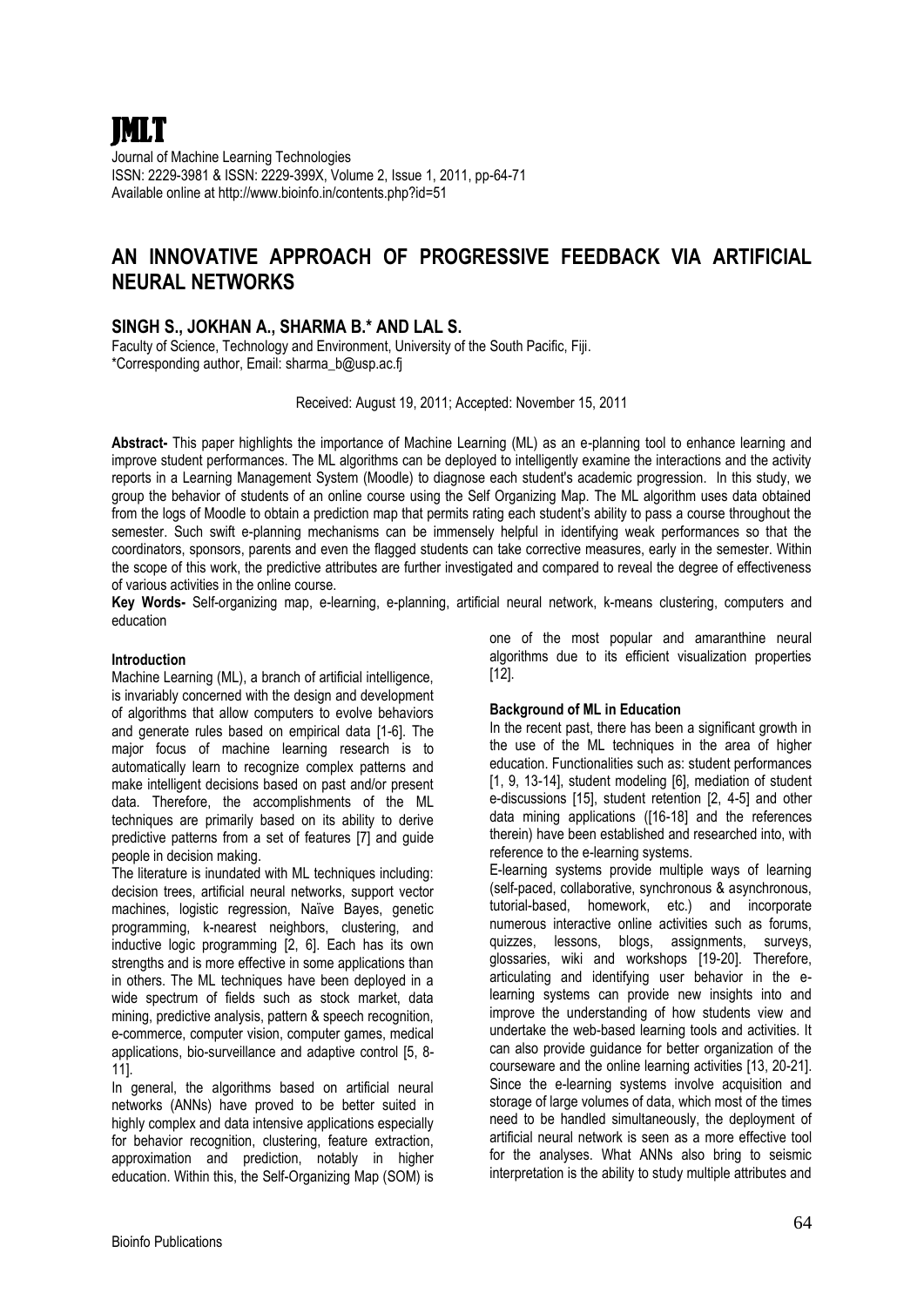their relationships at the same time, a problem that can be too complicated for the human brain.

Kotsiantis et al. in [2] utilized the Naïve Bayes Classifier to identify the poor performing students. However, the work could only predict whether the student will pass the course. Kalles in [4] used the decision trees to identify the poor performing students enrolled in distance education courses. The *early grades* enabled the educators to respond and assist the poor performing students in a timely manner. Baker in [9] had classified students' off-task behaviors based on association rules from Moodle log data. Oladokun et al. in [22] considered the use of ANNs in predicting performances of students considered for admission at university level. While these and other interdisciplinary mechanisms in literature address the attrition rates and the poor performances of students, predicting students' performances early in the semester can help introduce specific remedial measures for the under-performing students and also identify the specific courseware more effective in fulfilling the learning outcomes of a course and garnering optimized students' performances. These are the two seminal objectives of this paper.

#### **The University of the South Pacific**

The University of the South Pacific (USP) was set up in the South Pacific region in 1968 by its 12 member countries - Cook Islands, Fiji Islands, Kiribati, Marshall Islands, Nauru, Niue, Samoa, Solomon Islands, Tokelau, Tonga, Tuvalu and Vanuatu. A total of 14 campuses are spread over an area of 30 million square kilometers of the Pacific Ocean. Due to this geographical separation, the university is expected to take its products and services to the doorstep of each and every household in the USP region [23]. This has resulted in a pedagogical shift from traditional face-to-face or chalk-and-talk to more flexible learning modes of delivery. While the printbased has been the preferred mode of delivery, the low pass rates have prompted the educational practitioners to shift emphasis to blended and fully online modes [20].

#### **Contributions**

While, the blended and fully online modes introduced in USP are seen as being cost-effective, scalable, innovative, student and learning centered, flexible scheduling of student activities, attracting large student enrolments and providing students an equal platform, a couple of problems they inherently face are the lack of self-motivation and the students leaving assessments until late into the semester. As a consequence, many students fail the courses offered through these delivery modes. Therefore, there is a genuine need to monitor students' performances throughout the semester, provide the *early warning grades* and identify which online activities are the most effective learning tools.

The paper utilizes SOM to address the aforementioned concerns. This unsupervised learning method was chosen since the course examined, MA101 *Mathematics for Social Science*, was offered for the first time in an online mode. Thus, there was no prior knowledge and

experience of student's engagement in this online course. Also, monitoring the progress of so many students in the various online activities incorporated in the course would have been a tremendous challenge. SOM compresses information while preserving the most important topological and metric relationships of the primary data items on the display, making the abstraction more comprehendible for the data users.

#### **Organization**

We organize the remainder of the paper as follows: In Section 2, we introduce clustering and the SOM algorithm. Section 3 considers the methodology of this research and outlines the experimentation on the MA101 dataset at USP. Section 4 considers the evaluation of results, while we summarize our work and outline directions for future work in Section 5.

#### **The Self-Organizing Map The Role of Clustering**

Clustering involves grouping data or objects into classes bases on similarity measures, using normally the Euclidean distances. Clustering aims to maximize intercluster similarities and intra-cluster dissimilarities. It also helps users understand the natural grouping in a dataset. The method is good if it precisely produces clusters with high intra-class and low inter-class distances [see Fig. 1]. Clustering has been commonly used in market segmentation, data mining, e-learning and bioinformatics analysis, etc.



**Fig. 1-** Two different clusters visualized in 2D and can be separated by a straight or curved line.

In the case of e-learning, clustering algorithms could offer immense opportunities and assistance in identifying poor performers or similar learners, perform courseware evaluation and act as recommender systems (e.g., remedial activities, "study-buddies", personalized site layout, private tutoring, study clinics, etc.). Clustering is also recommended where the nature of courses (activities, assessment portfolio, and coordinator) may change from one offering to the other, and prior knowledge may neither be available nor always appropriate. Hence, SOM has been adopted for analysis and evaluation in this paper.

#### **The SOM for Clustering**

The basic SOM model is a set of code vectors with a defined neighborhood relation which could be initialized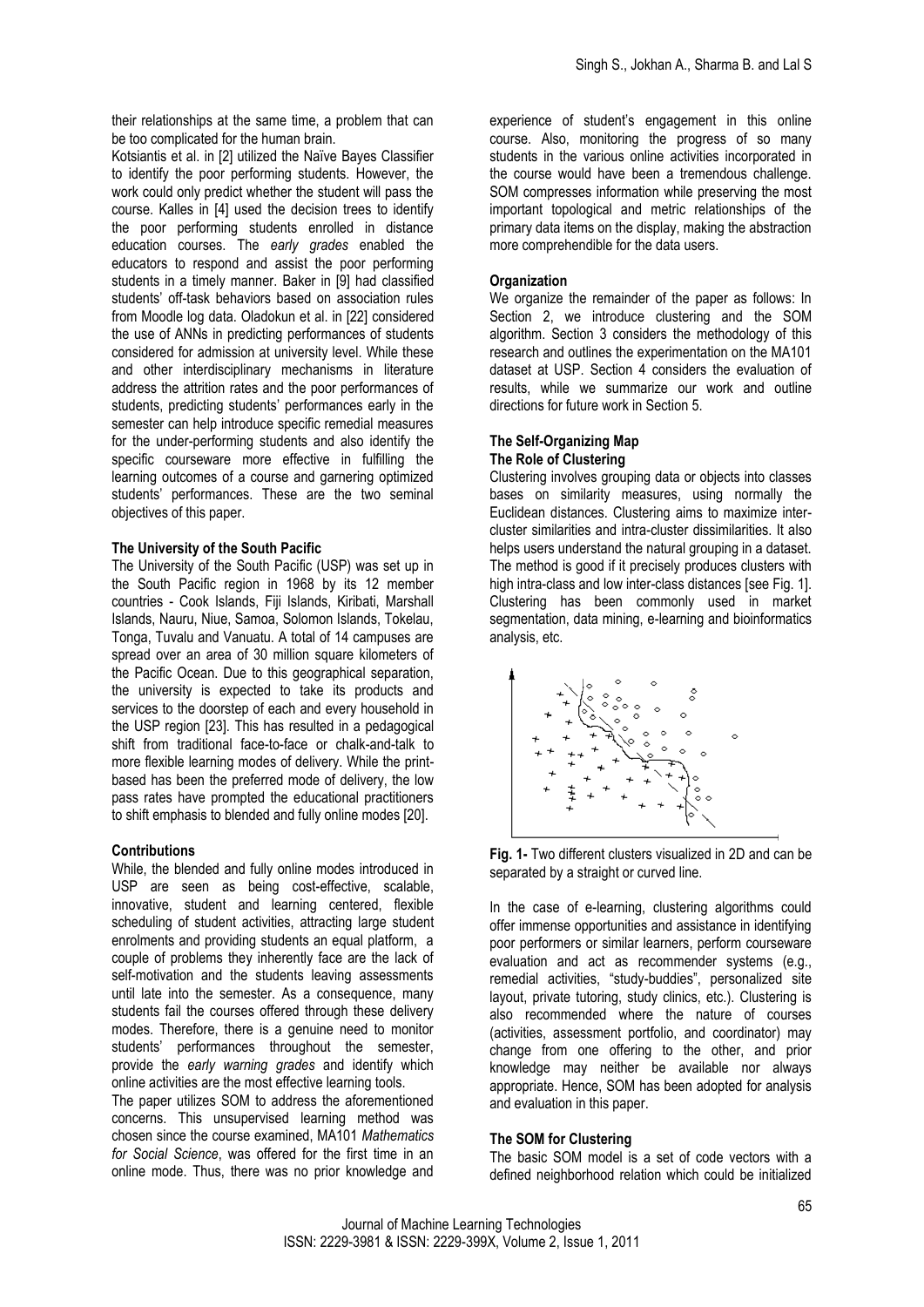either randomly or linearly. In linear initialization, eigenvalues and eigenvectors of the training data is calculated first. Then the map is initialized along the greatest eigenvectors. The model, developed by Kohonen in 1983, projects the nonlinear statistical relationships between high-dimensional data into simple topologies such as two-dimensional grids. SOMs thus reduce information while preserving the most important topological relationships of the data elements: samples of *n* dimensions that are close to each other in the input space are also close to each other in the projected output of SOM.

The method does not utilize class information during the training phase, which essentially involves two processes: vector quantization and vector projection [24]. Vector quantization creates a representative set of vectors, classified as the output vectors or code vectors from the input vectors. This significantly reduces the map size to be processed, hence, the computation load decreases considerably thereby making clustering of large datasets feasible. Vector projection basically projects output vectors onto a SOM of lower dimension; projections of two or three dimensions are particularly useful for data visualization *[see Fig. 2].*



**Fig. 2-** A graphical representation of the SOM architecture with a 2D hexagonal grid

# **The Methodology**

## **The SOM Algorithm**

The SOMs are trained through a competitive learning process *[Fig. 3].* The winning unit is identified by choosing the neuron which minimizes the Euclidean distance between data samples *x* and the map units *m*. This unit is described as the best matching unit (BMU), signified by the subscript *c*:

$$
||x - m_c|| = \min \{||x - m_i||\} \text{ or } c = \arg \min \{||x - m_i||\} \tag{1}
$$

*Where II.II is the Euclidean distance measure* 

Then the map units are updated in the topological neighborhood of the winner unit, which is defined by the neighborhood function. The update can be performed by:

$$
m_i(t+1) = m_i + h_{ei}(r(t)) [x(t) - m_i(t)]
$$
 (2)

*Where t* denotes time, and *hci(r(t))* the neighborhood function around the winner unit *c* with a neighborhood radius *r(t)* (known as *region of influence*)*.* Gaussian is the commonly used neighborhood function in the SOM network. The region of influence is determined around

the winner unit in terms of co-ordinates *r* in the lattice of neurons [25-26].

$$
h_{\epsilon i}r(t) = \alpha(t) \exp\left(-\frac{\left\|r_{i} - r_{\epsilon}\right\|^{2}}{2\sigma(t)^{2}}\right)
$$
\n(3)

The learning rate  $\alpha(t)$   $\in$   $[0,1]$  must be a decreasing function over time and *hci(r(t))* a non-increasing function around the winner unit defined by the topological lattice of map units. The neighborhood has to be large enough in the beginning and during training the neighborhood radius may shrink to 1 unit in order to converge. This way the map self-organizes large neighborhood radius and then fine-tunes with small radius. Hence, the map learns the position of the data cloud. The training process continues until convergence is reached.



**Fig. 3-** SOM learning algorithm (sequential training / batch training mode)

Next, we consider the SOM analysis process carried out on the MA101 dataset. The SOM toolbox for Matlab has been used for SOM analysis and visualization. The process is illustrated in Fig.(**4**) and discussed in the following subsections.

|--|

**Fig. 4-** Phases of the self-organizing map analysis process.

## **A. Data Selection**

MA101 was delivered online via Moodle in semester 2, 2010. The course had 84 students enrolled and had incorporated many online activities such as weekly discussion forums, glossary, lessons, quizzes, chat, blog and surveys, etc. Moodle logs every click that students make for navigational purposes and has a log viewing system built into it [Fig. 5-].

The log reports show summarized student statistics; however, there is still provision for these data to be further evaluated to ascertain knowledge. Activity reports for all students are available and details about each module (last access, number of times read, etc.) as well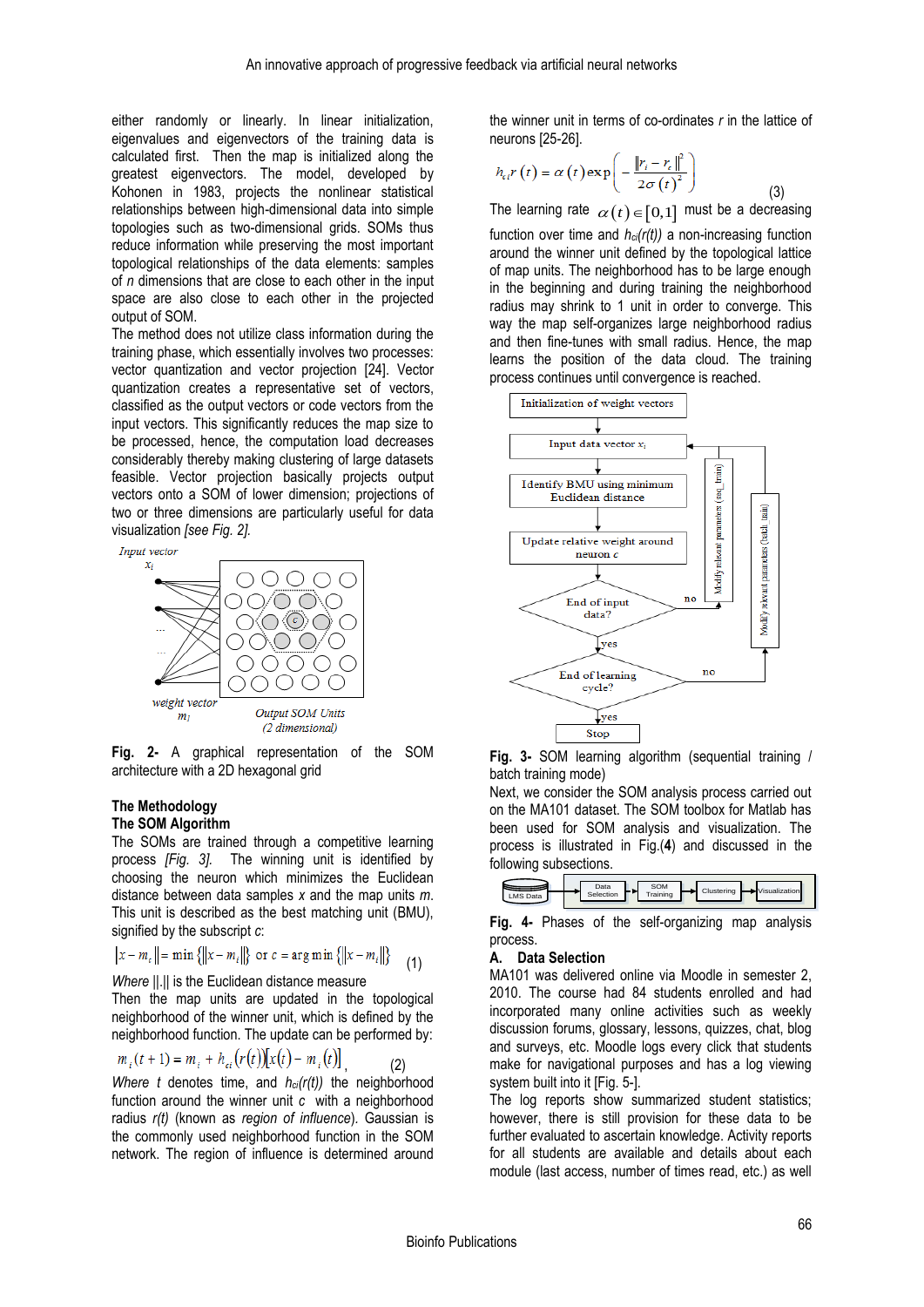as the detailed involvement are clearly highlighted. Table 1 lists the attributes extracted/aggregated for each student in the online course.

The objective was to incorporate a mixture of active (forum posting, assignment submissions, quiz attempts, etc.)

| <b>MA101: Mathematics for Social Sciences</b><br>Home Learn > MA101_201003 > Reports > Logs > All participants, All days |                |                         |                   |                       | You are logged in as Admin User (Logout) |
|--------------------------------------------------------------------------------------------------------------------------|----------------|-------------------------|-------------------|-----------------------|------------------------------------------|
| MA101: Mathematics for Social Sciences : All participants, All days (Server's local time)                                |                |                         |                   |                       |                                          |
| MA101: Methematics for Social SciencesX . All groups                                                                     |                | $\vee$ All perficipents |                   | $~\vee~$ All days     |                                          |
| (Activity: Derivatives)                                                                                                  |                | $\vee$ All actions      | v Display on page | $\vee$                | Get these logs                           |
|                                                                                                                          |                | Displaying 77 records   |                   |                       |                                          |
| Time                                                                                                                     | IP Address     | Full name               | Action            | Information           |                                          |
| Thu 4 November 2010. 02:43 PM                                                                                            | 144 120 86 114 | Avinesh Prasad          | lesson start      | Activity: Derivatives |                                          |
| Thu 4 November 2010. 02:43 PM                                                                                            | 144.120.86.114 | Aveach Prasad           | lesson view       | Question 1            |                                          |
| Mon 25 October 2010, 11:56 AM                                                                                            | 144.120.86.114 | Avisech Prasad          | lesson start      | Activity: Derivatives |                                          |
| Mon 25 October 2010, 11:56 AM                                                                                            | 144 120 86 114 | Avinesh Prasad          | lesson view       | Question 1            |                                          |
| Tue 19 October 2010, 11:34 AM                                                                                            | 144.120.86.123 | Shymal Chandra          | lesson start      | Activity: Derivatives |                                          |
| Tue 19 October 2010, 11:34 AM                                                                                            | 144 120.86.123 | Shymal Changra          | lesson view       | Question 1            |                                          |
| Mon 18 October 2010. 08:46 AM                                                                                            | 144.120.66.114 | Avinesh Prasad          | lesson start      | Activity: Derivatives |                                          |
| Mon 18 October 2010, 08:46 AM                                                                                            | 144 120 86 114 | Avinesh Prasad          | lesson view       | Question 1            |                                          |
| Fri 15 October 2010, 01:06 PM                                                                                            | 144.120.86.114 | Avinesh Prasad          | lesson start      | Activity: Derivatives |                                          |
| Fri 15 October 2010, 01:06 PM                                                                                            | 144.120.86.114 | Avenuesh Prasad         | lesson view       | Question 1            |                                          |
| Thu 14 October 2010 02:00 PM                                                                                             | 202 151 28 224 | Elenca Tamani           | lesson start      | Activity: Derivatives |                                          |
| Thu 14 October 2010, 02:00 PM                                                                                            | 202 151 28 224 | Elenoa Tamani           | lesson view       | Question 1            |                                          |
| Thu 14 October 2010. 02:00 PM                                                                                            | 202 151 28 224 | Elenoa Tamani           | lesson end        | Activity: Derivatives |                                          |
| Thu 14 October 2010. 01:59 PM                                                                                            | 202 151 28 224 | Elenga Tamani           | lesson view       | Question 5            |                                          |
| Thu 14 October 2010, 01:59 PM                                                                                            | 202 151 28 224 | Elenoa Tamani           | lesson view       | Question 4            |                                          |

| Fig. 5- A screenshot of the Moodle log report of MA101 |  |
|--------------------------------------------------------|--|
| Table 1- Selected/Aggregated Attributes in MA101       |  |

| Name                    | <b>Description</b>                    |
|-------------------------|---------------------------------------|
| LoginFreq               | no. of times student logged in        |
| BlogView                | total blogs viewed                    |
| <b>BookView</b>         | total book pages viewed               |
| ChatView                | total time chat module accessed       |
| AssignmentView          | no. of time assignments viewed        |
| DistAssignmentView      | unique assignments viewed             |
| DistAssignmntUpload     | distinct assignments uploaded         |
| CourseView              | total forum posting done              |
| FeedbackSubmit          | no. of distinct forum postings        |
| <b>ResourceView</b>     | total resource material accessed      |
| ChoiceChoose            | total choice activity participated in |
| ForumDiscView           | no. of times forums viewed            |
| <b>DistForumView</b>    | total unique forum viewed             |
| ForumAddPost            | no. of posting to forum               |
| <b>DistForumAddPost</b> | no. of distinct forum participation   |
| glossaryView            | no. of times glossary viewed          |
| GlossAddComm            | no. of comments posted on glossary    |
| DistGlossAddComm        | total distinct glossary posting       |
| LessonStarted           | no. of lessons participated           |
| DistLessonAttmtd        | no. of different lesson attempted     |
| NumLessonCompleted      | no. of lessons completed              |
| NumLessonPassed         | no. of lessons passed                 |
| LessonAvgScore          | average lesson score                  |
| QuizStarted             | total quiz attempted                  |
| DistQuizAttemptd        | distinct quiz attempts                |
| NumQuizCompleted        | no. of quiz completed                 |
| NumQuizPassed           | total quiz passed                     |
| QuizAvgScore            | average quiz score                    |
| <b>OnlineCW</b>         | interactive cw (quiz & lessons)       |
| ContinuousAssmnt        | progressive cw (gradebook)            |
| CourseOutcome           | pass or fail                          |

and passive (glossary views, discussions views, resources viewed, etc.) activities. Furthermore, it was ensured that some attributes selected were quantitative while the others reflected the qualitative facets (average quiz score, average lesson score, etc.) of students' performances.

### **B. SOM Training**

After the desired dataset is selected, the data is preprocessed for training. Data preprocessing is a very crucial step when extracting patterns as there are always some aggregated values in the dataset which may contribute to relatively higher range. This has to be scaled to avoid attributes having any initial biasness during training. The histogram equalization based normalization method is applied on the data in order to obtain invariance with respect to the scales of the variables. For our research, we chose 48 map units with topology size of 4x12 for the training.

## **C. Clustering**

The clustering process aims to partition the data in *natural groups*, each describing the different class of performers. In SOM, the grouping is based on similarity measure (Euclidean distance) and carried out on the map units of SOM. We have used the k-means clustering algorithm with k=2 (the number of clusters in which the data is divided) to investigate if the student usage log is successful in identifying the satisfactory and unsatisfactory performers.

## **D. Visual Inspection**

The most widely used methods for visualizing the cluster structure of the SOM are especially the unified distance matrix (U-Matrix) and the distance matrix (D-Matrix) techniques [19]. Fig. 6 shows these two techniques.





C1 and C2 represents the two clusters formed based strictly on user behavior online and online assessment status. The distances between the code vectors are represented by darker shades. The shaded scale in the middle shows the distance measurement. We note the darker the shades, the greater the distance between the code vectors. Hence, darker shades represent cluster boundaries and lighter region indicates clusters, as visible in the distance matrix (D-Matrix) shown. With the auto labeling feature of the SOM Toolbox, two distinct clusters are identified and labeled as 1 and 2 respectively. Those map units that did not have any hits are labeled as 0.

However, visual inspection can be a tedious process and sometimes may be impossible to isolate clearly the classification boundary. Therefore, we reaffirm the results using a second technique known as the automatic clustering algorithm. Fig. 7 shows the results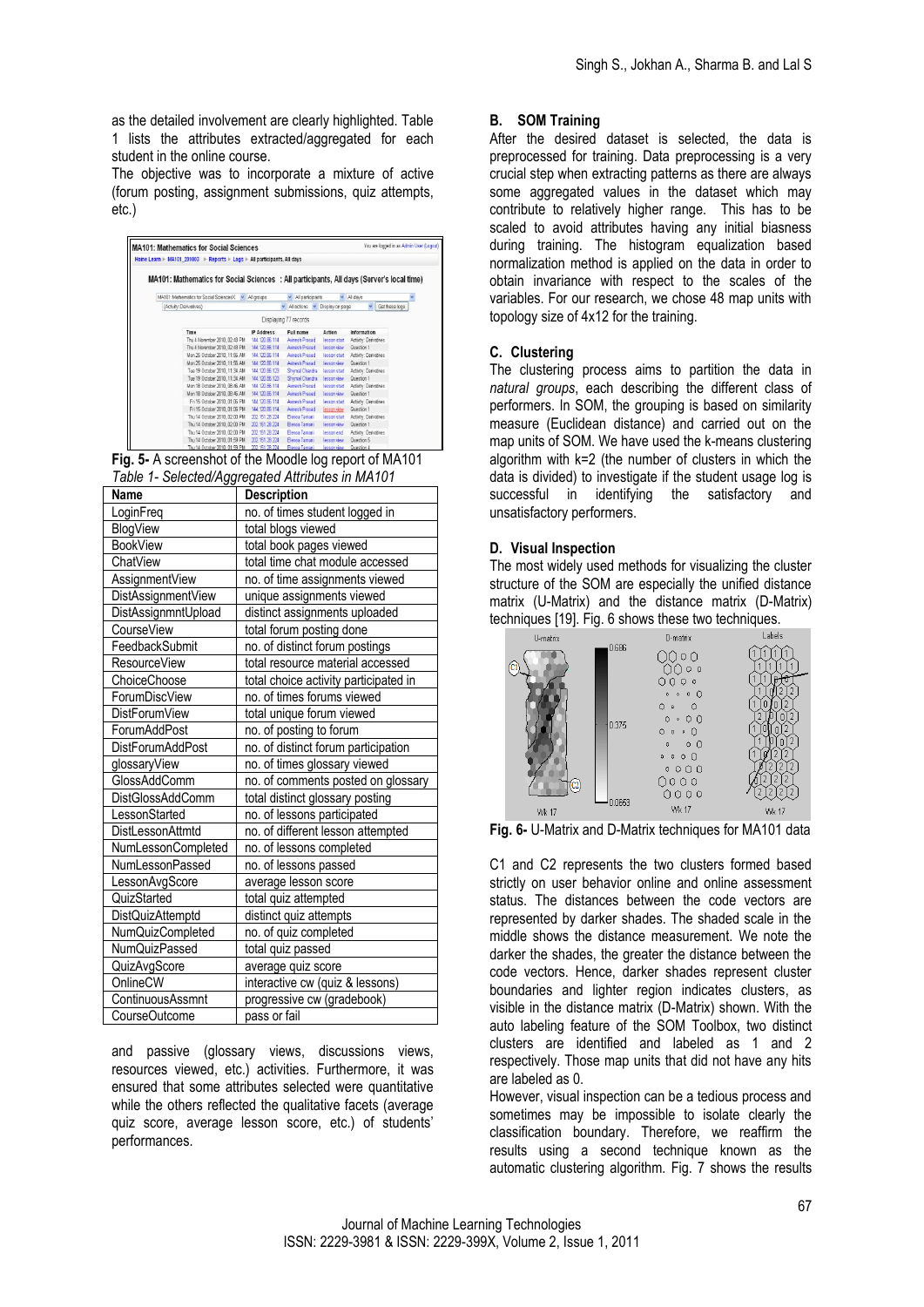obtained by the agglomerative hierarchical clustering algorithm included as part of the SOM Toolbox.



**Fig. 7-** Hierarchical clustering tree indicating existence of two clusters

Since SOM is an unsupervised learning algorithm, it is difficult to identify what the clusters represented except to deduce from the component planes that C1 represented relatively lower level of user activity compared to C2 (Fig.(**7**)). Replacing the auto labels (Fig.(**8**)) with actual class label obtained at the end of the course indicated that students falling in C1 belonged to the 'fail' class and C2 represented the 'pass' class.



**Fig. 8-** U-Matrix with class labels of "f" for fail and "p" for a pass in the online course.

Fig. 8 clearly shows the accurate grouping of the data samples by the SOM algorithm. The usefulness of this discovery would be of high significance if the detection of these natural groups could be identified early in the semester. Fig.(**9**) reveals the map using data extracted at different stages during the semester. The progressive visualization and the corresponding U-matrix are outlined with the emerging clusters demonstrated.



**Fig. 9-** U-Matrix with class labels at different points during the semester.

Code vectors clearly show the formation of clusters as the course progress during the semester. The clusters start to form from around week 5. However the

quality/accuracy seems to be rather low initially. Nevertheless, as visually evident, it shows huge prospect to be able to identify and classify poor performers early in the semester. In the next section we discuss the cluster quality and investigate the attribute contribution towards the early emerging clusters.

### **Evaluation of Results**

In this section, we evaluate the results obtained in the paper. We also discuss the reliability measure of the knowledge extracted via the SOM clustering.

#### **Measuring Cluster Quality**

The cluster boundaries seem to be visually distinguishable from the U-matrix representation of the course. However, visual inspection does not guarantee consistency. Hence we used a simple k-means partitionclustering algorithm to automatically distinguish the cluster boundary. K-means is one of the simplest algorithms that employs square-error criterion to minimize with-cluster scatter and maximizes inter-cluster scatter. With SOM already having performed vector quantization, k-means can easily utilize the SOM code vectors to construct k partitions of the data. Fig.(**10**) illustrates the cluster boundary derived by k-means algorithm from dataset extracted towards the end of the semester. The measurement of cluster quality is shown in Table 2.



**Fig. 10-** (a) shows the graphical view if the U-Matrix, (b) shows the labels of the code vectors and (c) shows two clearly separated clusters.

|            | Table 2- Cluster Quality of MA101 at different data |  |  |  |  |  |
|------------|-----------------------------------------------------|--|--|--|--|--|
|            | extraction points in the semester using the k-means |  |  |  |  |  |
| algorithm. |                                                     |  |  |  |  |  |

|                                 | C <sub>1</sub>                 | C <sub>2</sub> | Total<br>Code                  | Accuracy | Mis-<br>classific |  |
|---------------------------------|--------------------------------|----------------|--------------------------------|----------|-------------------|--|
|                                 |                                |                | <b>Vectors</b>                 |          | ation             |  |
| 1. Dataset extracted at Week 1  |                                |                |                                |          |                   |  |
| C1(f)                           | 5                              | 5              | 10                             | 50.0%    | 50.0%             |  |
| C2(p)                           | 13                             | 12             | 25                             | 48.0%    | 52.0%             |  |
| Average                         |                                |                |                                | 48.6%    | 51.4%             |  |
|                                 |                                |                | 2. Dataset extracted at Week 5 |          |                   |  |
| C1(f)                           | 8                              | 4              | 12                             | 66.7%    | 33.3%             |  |
| C2(p)                           | 9                              | 10             | 19                             | 52.6%    | 47.4%             |  |
| Average                         |                                |                |                                | 58.1%    | 41.9%             |  |
|                                 | 3. Dataset extracted at Week 9 |                |                                |          |                   |  |
| C1(f)                           | 8                              | 4              | 12                             | 66.7%    | 33.3%             |  |
| C2(p)                           | 8                              | 13             | 21                             | 61.9%    | 38.1%             |  |
| Average                         |                                |                |                                | 63.6%    | 36.3%             |  |
| 4. Dataset extracted at Week 13 |                                |                |                                |          |                   |  |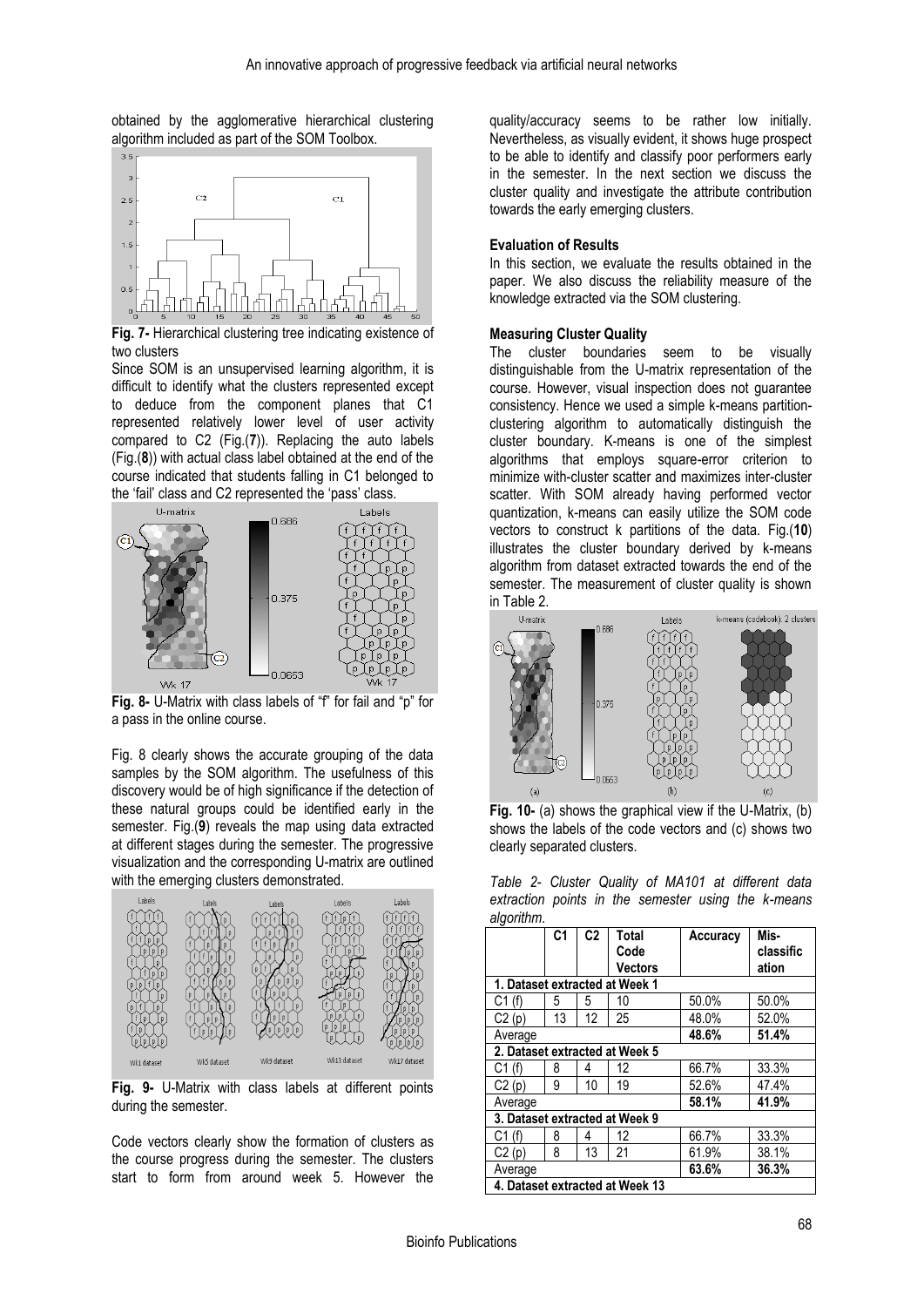| C1(f)   | 11 | 2  | 13                              | 84.6% | 15.4% |
|---------|----|----|---------------------------------|-------|-------|
| C2(p)   | 5  | 12 | 17                              | 70.6% | 29.4% |
| Average |    |    |                                 | 76.7% | 23.3% |
|         |    |    | 5. Dataset extracted at Week 17 |       |       |
| C1(f)   | 12 | 3  | 15                              | 80.0% | 20%   |
| C2(p)   |    | 15 | 19                              | 78.9% | 21.1% |
| Average |    |    |                                 | 79.4% | 20.6% |

Experiments on the dataset indicate progressive improvement to cluster quality as the course progresses in the semester. This measure is an indication of how reliably a particular student can be distinguished into a respective cluster grouping. The results formulated as a graph are demonstrated in Fig. (11). It shows the timezone from when the under performers in the course could be reliably identified. This is a favorable result and demonstrates the power of clustering and its potential application as a learning tool.



**Fig. 11-** Graph showing the early detection time-zone for underperformers in MA101

Considering the 17 week semester, having feedback on the underperformers by Week 9 provides sufficient time for course coordinators and students to take corrective and remedial actions. While this study shows significant accuracy in identifying under-performers in week 9 (63.3%), it does indicate by week 5 (58.1%) that there are under-performers in the course. This can be further refined using supervised data to enhance accuracy much earlier in the semester. This will be undertaken in the sequel.

The predictive models in literature have used background information of students and their performances from past courses in predicting current performances; however, *warning signals* progressively in the semester are better placed for early commitment to corrective measures. This helps improve student's performances and subsequently improving the pass rates. In addition, helping under-performing students early in the semester motivates them also and encourages them to do better in the course, hence, also reducing the attrition rate. This innovative approach potentially plays a proactive and pivotal role in improving students' performances in the course.

Another potential is that the SOM architecture can be easily integrated into the e-learning environment as one more traditional authoring tool (course creator, test creator/bank, report tools, etc.). This development can

ensure that the tool will be more widely used by educators, and feedback and results obtained with ML techniques could be easily and directly applied to the elearning environment using an iterative evaluation process.

#### **Investigating Clusters for Courseware Evaluation**

Since the SOM codebook already provides quantized vectors and the cluster boundaries, the reduced data dimensions could be further investigated for the effectiveness of various courseware activities. In our analysis we utilized visual inspection (Fig.12) to extract a fairly consistent ranking of features based on their ability to distinguish the differing learners. It is evident that the 'f' class is highly attributed to lower online coursework, less frequent logins, lower forum views and posting done by students, lesser quiz attempts and low quiz pass rate. Chat, glossary contribution and blog activities, however, do not seem to contribute much towards distinguishing the two clusters.



**Fig. 12-** Visual inspection of attributes of the dataset displayed on the component plane

Next, we use entropy and information gain ratio computation to rank the attributes contribution to the clusters. The data mining experiment was run on WEKA on the code vectors obtained from the SOM algorithm.

|               | Table 3- Attribute relevance ranking obtained on SOM |  |  |
|---------------|------------------------------------------------------|--|--|
| code vectors. |                                                      |  |  |

| Rank | Attribute              | <b>Rank Coefficient</b> |
|------|------------------------|-------------------------|
| 1    | ContinuousAssmnt       | 0.833                   |
| 2    | ForumAddPost           | 0.594                   |
| 3    | ForumAddPost           | 0.594                   |
| 4    | DistinctForumView      | 0.594                   |
| 5    | LoginFreq              | 0.594                   |
| 6    | QuizPassed             | 0.581                   |
| 7    | QuizAttemp             | 0.581                   |
| 8    | <b>DIstinctQuizAtt</b> | 0.581                   |
| 9    | CourseView             | 0.536                   |
| 10   | FeedbkSubmtd           | 0.536                   |
| 11   | GlossDistAcc           | 0.536                   |
| 12   | DistinctLessonsAttmpt  | 0.536                   |
| 13   | LessonQAttmptd         | 0.536                   |
| 14   | DistinctFAdd           | 0.536                   |
| 15   | GlossView              | 0.486                   |
| 16   | ChatAct                | 0.441                   |
| 17   | GlossAddComm           | 0.363                   |
| 18   | <b>BlogView</b>        | 0                       |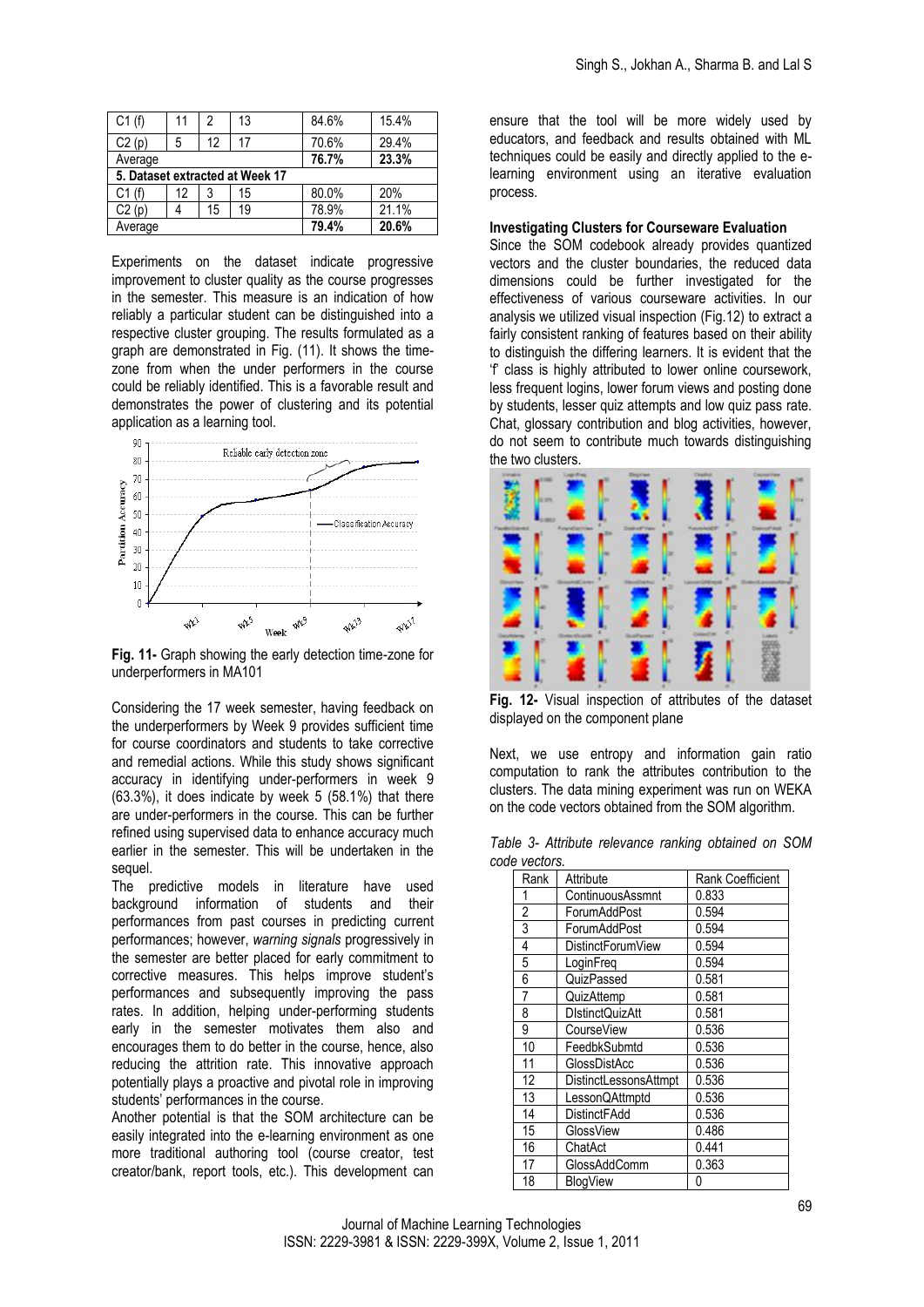The results in Table 3 confirmed that continuous online assessments contribute significantly towards distinguishing the 'pass' and 'fail' clusters. Of the courseware activities, the discussion forum has been found to be highly effective followed by the quizzes. This may be highly likely as the discussion forum hosted homework exercises on a weekly basis due to the very nature of the course. The lesson activity was an average performer whilst the blog activity and chat activities seemed to be ineffective for this particular online offering.

The authors herald the fact that this e-planning approach using neural networks can be particularly useful in developing the online courses. The approach is able to predict which online activities will be most effective for learning at a particular level and in a particular discipline. This will also mean that the online course development will no longer be left to chance and reflective improvements but can be based on predictive performances. Thus the planning process in course development can be much better informed for optimized delivery.

## **Conclusion**

In this paper, we have demonstrated the ability to successfully detect under-performers with reliable accuracy using Self-Organizing Maps (SOM). The SOM was trained and tested using real student data from a first year mathematics course. The study shows the visualization abilities of SOMs to distinguish the different category of learners and investigate the effectiveness of the courseware activities. The SOM is a promising technique as it encompasses various visual representations to stimulate pattern recognition and hypothesis generation by educators and e-learning designers and yet not too complex for these users to make inferences.

The e-planning approach deployed in this paper offers interesting possibilities towards recommending effective online activities to learners, providing incremental learner diagnosis, promoting online collaboration by suggesting "study-buddies" (by grouping similar learners and providing student mentors), and evaluating effectiveness of the courseware activities. Future research could focus on providing feedback to students on preparedness before assessments and using previous data to predict students' performances very early into the semester. Probably warning grades furnished throughout the semester. Also, an in-depth study on which online courseware activities are better for courses placed at different levels in a programme.

## **References**

- [1] Liu C.C., Chen G.D., Wang, C.Y. and Lu C.F. (2002) *Journal of Educational Computing Research*, 27(4), 437-69.
- [2] Kotsiantis S., Pierrakeas C. and Pintelas P. (2004) *Applied Artificial Intelligence*, 18, 411-426.
- [3] Saini P.S., Sona D., Veeramachaneni S. and Ronchetti M. (2005) *International Conference on Methods and Technologies for Learning, Barcelona, Spain*, 1-6.
- [4] Kalles D., Trees D. and Pierrakeas C. (2006) *Applied Artificial Intelligence* 20(8): 655-674.
- [5] Delen D. (2010) *Decision Support Systems*, 49(4), 498-506.
- [6] Li N., Matsuda N., Cohen W.W. and Koedinge K.R. (2011) *In C. Conati & S. Ventura (Eds.), Proceedings of the International Conference on Educational Data Mining.*
- [7] Chen G., Liu C., Ou K. and Liu B. (2000) *Journal of Educational Computing Research*, 23(3), 305– 332.
- *[8]* Mitchell T. (2006) *Machine Learning Department technical report CMU-ML-06-108, Carnegie Mellon University.*
- [9] Baker R. (2007) *Conference on Human Factors in Computing Systems*, San Jose, California, 1059- 1068.
- [10] Ouyang Y. and Zhu M. (2007) *IEEE International Conference on Enterprise Computing, E-Commerce, and E-Services, Tokyo, Japan*, 691- 698.
- [11] *http://en.wikipedia.org/wiki/Machine\_learning*.
- [12] Hacker K.A., Eddy J. and Lewis K.E. (2002) *9th AIAA/ISSMO Symposium on Multidisciplinary Analysis and Optimization*, Atlanta, USA.
- [13] Castro F., Vellido A., Nebot A. and Minguillon J. (2005) *Simposio Nacional de Tecnologías de la Información y las Comunicaciones en la Educación, Granda, Spain,* 153-160.
- [14] Kumar S.A. and Vijayalakshmi M.N. (2011) *In Wyld, D.C. et al. (Eds.), First International Conference on Computer Science, Engineering and Applications*, 335–343.
- [15] McLaren B.M., Scheuer O., De Laat M., Hever R., De Groot R. and Rose C.P. (2007) *In Luckin R., Koedinger K.R. & Greer J. (Eds.), Proceedings of the 14th Annual Conference on Artificial Intelligence in Education,* 331-340.
- [16] Beal C.R. and Cohen P.R. (2008) *Proceedings of the 10th Pacific Rim international Conference on Artificial intelligence: Trends in Artificial intelligence*, Hanoi, Vietnam, 66-77.
- [17] Bresfelean V.P. (2009) *In Meng J.E. and Yi Z. (Eds.), Theory and Novel Applications of Machine Learning,* 209-228.
- [18] Garcia E., Romero C., Ventura S. and Castro C. (2009) *International Conference on Educational Data Mining, Cordoba, Spain*, 299-306.
- [19] Romero C., Ventura S. and Salcines E. (2008) *Computer & Education*, 51(1), 368-384.
- [20] Sharma B., Jokhan A. and Prasad A. (2011) *In Proceedings of Global Learn Asia Pacific* 2011, pages 2241-2251. AACE, Melbourne.
- [21] Romero C., Ventura S., Hervás C. and Gonzales P. (2008) *International Conference on Educational Data Mining*, Montreal, Canada, 8-17.